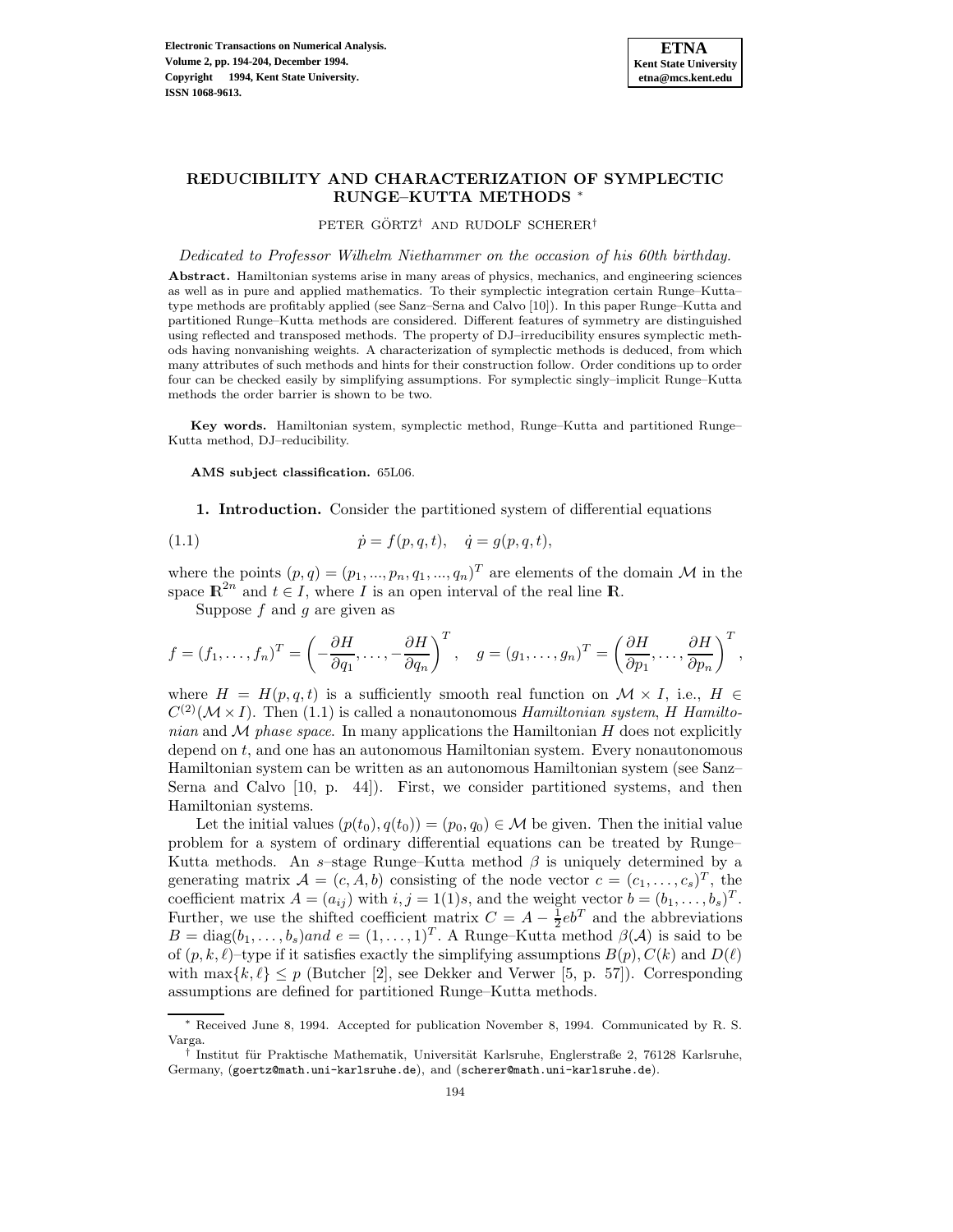**ETNA Kent State University etna@mcs.kent.edu**

### Peter Görtz and Rudolf Scherer 195

The stability functions relative to the concept of  $A$ –stability and  $AN$ –stability are given by

$$
W(z) = 1 + zb^{T}(I - zA)^{-1}e \text{ and } K(Z) = 1 + b^{T}Z(I - AZ)^{-1}e,
$$

respectively, where I is the unit matrix, and  $Z = diag(z_1, ..., z_s)$  with  $z_j = z_k$  whenever  $c_j =$  $c_k$ . We also need the representations

(1.2) 
$$
W(z) = \frac{\det(I + z(eb^T - A))}{\det(I - zA)}
$$
 and  $K(Z) = \frac{\det(I + (eb^T - A)Z)}{\det(I - AZ)}$ .

The stability matrix relative to the concept of  $B$ -stability is defined by

$$
M = BC + C^T B.
$$

Further, we consider the *reflected* and, in case of  $\det(B) \neq 0$ , the *transposed* Runge–Kutta methods  $\beta^*$  and  $\beta^{\tau}$  generated by

$$
\begin{array}{rcl}\n\mathcal{A}^* & = & (c^*, A^*, b^*) = & \left( e - \mathcal{P}c, \mathcal{P}(eb^T - A)\mathcal{P}, \mathcal{P}b \right), \\
\mathcal{A}^\tau & = & (c^\tau, A^\tau, b^\tau) = & \left( e - \mathcal{P}c, \mathcal{P}(BAB^{-1})^T \mathcal{P}, \mathcal{P}b \right)\n\end{array}
$$

(Scherer and Türke [12]), where the permutation matrix  $P$  is defined by  $Pb =$  $(b_s,...,b_1)^T$ . A method  $\beta$  is of  $(p,k,\ell)$ –type if and only if  $\beta^*$  is of  $(p,k,\ell)$ –type, and likewise if and only if  $\beta^{\tau}$  is of  $(p,\ell,k)$ –type. This provides interesting connections to the well–known methods of Gauss–, Radau– and Lobatto–type. Reflected Runge– Kutta methods were first studied in [11] (see Butcher [3, p. 221]); sometimes they are called adjoint methods. One easily deduces the relations

$$
C^* = -\mathcal{P}C\mathcal{P}
$$
,  $M^* = -\mathcal{P}M\mathcal{P}$  and  $C^{\tau} = \mathcal{P}(BCB^{-1})^T\mathcal{P}$ ,  $M^{\tau} = \mathcal{P}M\mathcal{P}$ .

It is very instructive to study different symmetry features of Runge–Kutta methods. We distinguish the cases  $\beta = \beta^*$  (usual symmetry),  $\beta = \beta^*, \beta^* = \beta^*$ , and  $\beta = \beta^* = \beta^*$ (total symmetry; e.g., the Gauss–Runge–Kutta methods are totally symmetric). A method with  $\beta = \beta^*$  satisfies  $W(z) = (W(-z))^{-1}$ . A method with  $\beta^* = \beta^{\tau}$  satisfies  $K(Z)=(K(-Z))^{-1}$  and  $M=0$ , and further, it is of  $(p,\ell,\ell)$ –type for some  $\ell \leq p$ . For Hamiltonian systems such methods are profitably used.

**2. Partitioned Runge–Kutta methods.** Consider the separable not–necessarily Hamiltonian system

(2.1) 
$$
\dot{p} = f(q, t), \quad \dot{q} = g(p, t),
$$

with the initial values  $(p(t_0), q(t_0)) = (p_0, q_0)$  and apply two s-stage Runge–Kutta methods  $\beta^{(1)}(\mathcal{A}^{(1)})$  and  $\beta^{(2)}(\mathcal{A}^{(2)})$  in the following way

$$
P_i = p_m + h \sum_{j=1}^s a_{ij}^{(1)} f(Q_j, t_m + c_j^{(2)} h), \quad i = 1(1)s,
$$
  
\n
$$
Q_i = q_m + h \sum_{j=1}^s a_{ij}^{(2)} g(P_j, t_m + c_j^{(1)} h), \quad i = 1(1)s,
$$
  
\n
$$
p_{m+1} = p_m + h \sum_{i=1}^s b_i^{(1)} f(Q_i, t_m + c_i^{(2)} h),
$$
  
\n
$$
q_{m+1} = q_m + h \sum_{i=1}^s b_i^{(2)} g(P_i, t_m + c_i^{(1)} h).
$$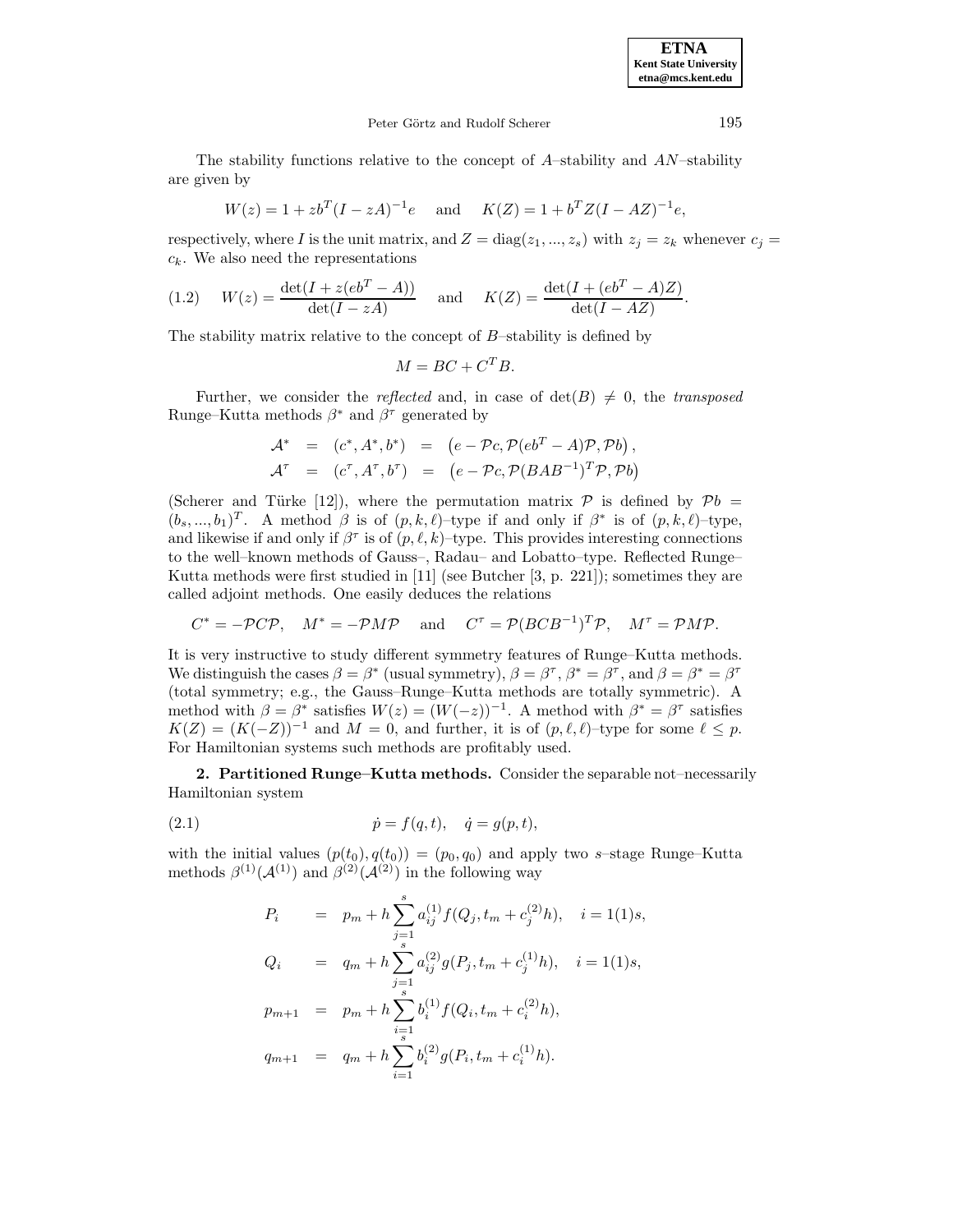

Then, this method generated by  $\mathcal{A}^{(1,2)} = (\mathcal{A}^{(1)}; \mathcal{A}^{(2)})$  is called s-stage partitioned Runge–Kutta method  $\beta^{(1,2)}$ . Changing the sequence yields the method  $\beta^{(2,1)}(\mathcal{A}^{(2,1)})$ . A partitioned Runge–Kutta method is called explicit if  $P_i$  and  $Q_j$  are recursively computable when applied to (2.1), and implicit otherwise. In the explicit case, after certain permutations,  $P_i$  and  $Q_j$  are computable with increasing indices. So, the partitioned Runge–Kutta method  $\beta^{(1,2)}$  ( $\mathcal{A}^{(1,2)}$ ) is explicit if and only if the elements of  $A^{(1)}$  and  $A^{(2)}$  satisfy

$$
a_{ij}^{(1)} = a_{ij}^{(2)} = 0
$$
  $(i < j)$  and  $a_{ii}^{(1)} a_{ii}^{(2)} = 0$  for  $i, j = 1(1)s$ .

Further, we refer to the matrices

$$
B^{(\nu)} = \text{diag}(b_1^{(\nu)}, \dots, b_s^{(\nu)})
$$
 and  $C^{(\nu)} = A^{(\nu)} - \frac{1}{2}eb^{(\nu)^T}$ 

with  $\nu = 1, 2$ , and

$$
M^{(1,2)} = B^{(1)}C^{(2)} + C^{(1)^T}B^{(2)}.
$$

In a similar way as for Runge–Kutta methods, reflected and transposed partitioned methods  $\beta^{(1,2)^*}$  and  $\beta^{(1,2)^*}$  are defined by the generating matrices

$$
\mathcal{A}^{(1,2)^*} = (\mathcal{A}^{(1)^*}; \mathcal{A}^{(2)^*})
$$
  

$$
\mathcal{A}^{(1,2)^*} = \left(e - \mathcal{P}c^{(1)}, \mathcal{P}\left(B^{(1)}A^{(2)}B^{(2)^{-1}}\right)^T \mathcal{P}, \mathcal{P}b^{(1)};
$$
  

$$
e - \mathcal{P}c^{(2)}, \mathcal{P}\left(B^{(2)}A^{(1)}B^{(1)^{-1}}\right)^T \mathcal{P}, \mathcal{P}b^{(2)}\right)
$$

 $(\det(B^{(\nu)}) \neq 0$  for  $\nu = 1, 2$ ). One easily deduces the properties

$$
\beta^{(1,2)^{**}} = \beta^{(1,2)}, \quad \beta^{(1,2)^{7\tau}} = \beta^{(1,2)},
$$

and the relations

$$
C^{(\nu)^*} = -\mathcal{P}C^{(\nu)}\mathcal{P}, \quad C^{(\nu)^{\tau}} = \mathcal{P}\left(B^{(\nu)}C^{(3-\nu)}B^{(3-\nu)^{-1}}\right)^T \mathcal{P}, \quad \text{ for } \nu = 1, 2,
$$

and

$$
M^{(1,2)^*} = -\mathcal{P}M^{(1,2)}\mathcal{P}, \quad M^{(1,2)^{\tau}} = \mathcal{P}M^{(1,2)}\mathcal{P}.
$$

Further, we consider the symmetry features of partitioned Runge–Kutta methods  $\beta^{(1,2)} = \beta^{(1,2)^*}$  (i.e.,  $\beta^{(1,2)}$  is symmetric in the usual sense),  $\beta^{(1,2)} = \beta^{(1,2)^*}$ ,  $\beta^{(1,2)^*} =$  $\beta^{(1,2)^{\tau}}$ , and  $\beta^{(1,2)} = \beta^{(1,2)^{*}} = \beta^{(1,2)^{\tau}}$  (i.e.,  $\beta^{(1,2)}$  is totally symmetric).

EXAMPLE 2.1. Consider the method  $\beta^{(1,2)}$  ( $\mathcal{A}^{(1,2)}$ ) with

$$
c^{(1)} = \begin{bmatrix} 0 \\ 1 \end{bmatrix}, A^{(1)} = \begin{bmatrix} 0 & 0 \\ \frac{1}{2} & \frac{1}{2} \end{bmatrix}, b^{(1)} = \begin{bmatrix} \frac{1}{2} \\ \frac{1}{2} \end{bmatrix}, c^{(2)} = \frac{1}{2}e, A^{(2)} = A^{(1)^{T}}, b^{(2)} = b^{(1)},
$$

which is explicit in the following sense:

(2.2) 
$$
P_1 = p_m, \quad Q_1 = Q_2 = q_m + \frac{h}{2}g(P_1, t_m), \quad P_2 = p_m + hf(Q_1, t_m + \frac{h}{2}),
$$

$$
p_{m+1} = P_2, \quad q_{m+1} = Q_1 + \frac{h}{2}g(P_2, t_m + h).
$$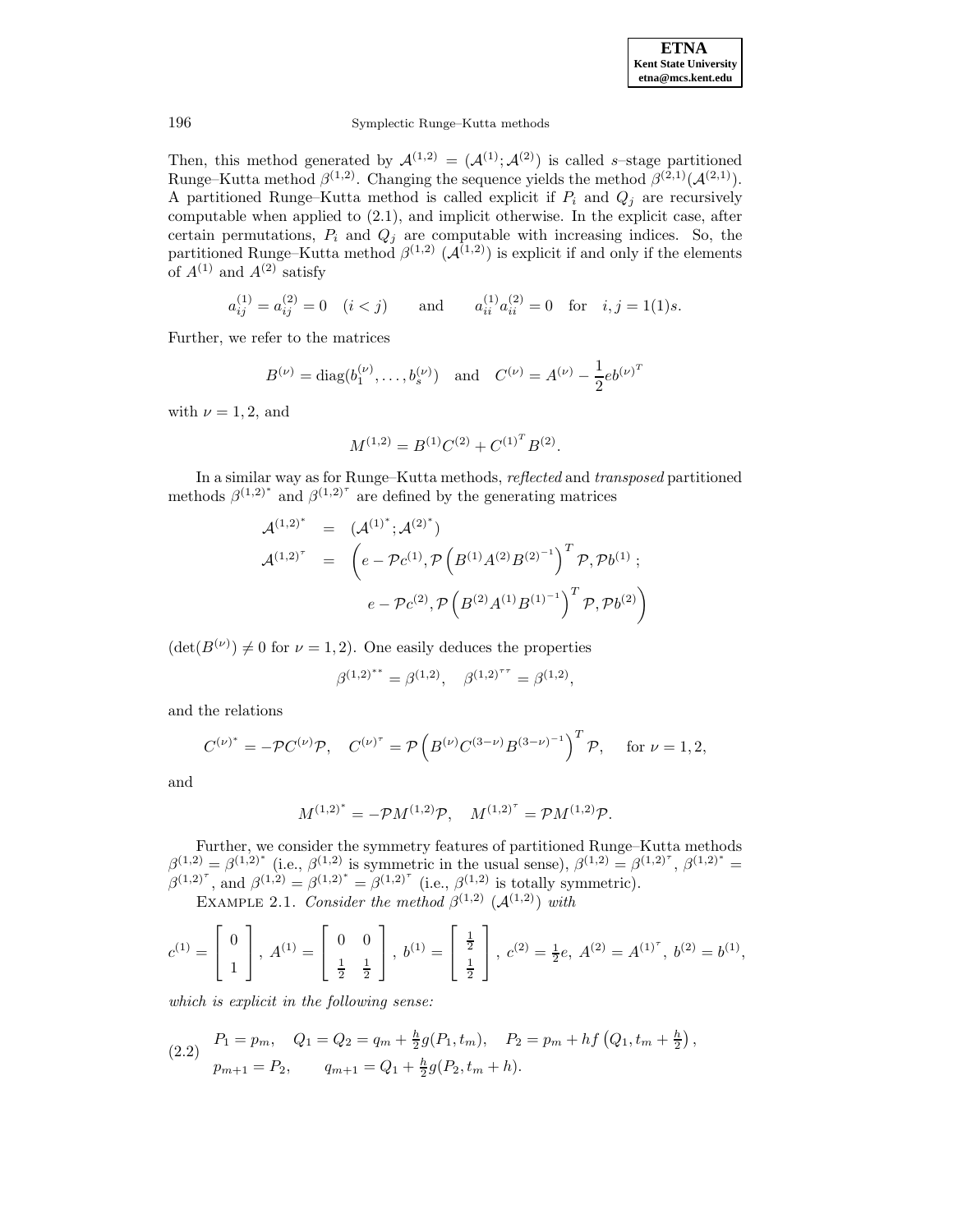**ETNA Kent State University etna@mcs.kent.edu**

### Peter Görtz and Rudolf Scherer 197

Notice that  $\beta^{(1)}$  and  $\beta^{(2)}$  are symmetric in the usual sense. The partitioned method  $\beta^{(1,2)}$  is totally symmetric with  $M^{(1,2)}=0$  and has second order.

EXAMPLE 2.2. Consider the method  $\beta^{(1,2)}$  ( $\mathcal{A}^{(1,2)}$ ) with weight vectors  $b^{(1)}$ ,  $b^{(2)}$ , the coefficient matrices

$$
A^{(1)} = \begin{bmatrix} b_1^{(1)} & 0 \\ \vdots & \ddots & \\ b_1^{(1)} & \cdots & b_s^{(1)} \end{bmatrix}, A^{(2)} = \begin{bmatrix} 0 & 0 \\ b_1^{(2)} & \ddots & \\ \vdots & \ddots & \ddots \\ b_1^{(2)} & \cdots & b_{s-1}^{(2)} & 0 \end{bmatrix},
$$

and node vectors  $c^{(\nu)} = A^{(\nu)}e$  with  $\nu = 1, 2$ , which is explicit and satisfies  $M^{(1,2)} = 0$ (see Sanz–Serna and Calvo [10, Sec. 8.4]). The 1–stage method of order one is generated by

(2.3) 
$$
\mathcal{A}^{(1,2)} = ([1],[1],[0],[0],[0],[1]).
$$

The 3–stage method of order three with the coefficients

$$
b_1^{(1)}=\frac{7}{24},\quad b_2^{(1)}=\frac{3}{4},\quad b_3^{(1)}=-\frac{1}{24},\quad b_1^{(2)}=\frac{2}{3},\quad b_2^{(2)}=-\frac{2}{3},\quad b_3^{(2)}=1
$$

is one of the first partitioned Runge–Kutta methods (Ruth [9]). Choosing the coefficients as

$$
b_1^{(1)}=1, \quad b_2^{(1)}=-\frac{2}{3}, \quad b_3^{(1)}=\frac{2}{3}, \quad b_1^{(2)}=-\frac{1}{24}, \quad b_2^{(2)}=\frac{3}{4}, \quad b_3^{(2)}=\frac{7}{24}
$$

yields also a third order method with  $M^{(1,2)} = 0$ .

The reflected method of  $\beta^{(1,2)}(\mathcal{A}^{(1,2)})$  with  $\mathcal{A}^{(1,2)}$  as in (2.3) is the method  $\beta^{(2,1)}$ generated by  $\mathcal{A}^{(2,1)} = ([0],[0],[1],[1],[1],[1]).$  Performing one step of  $\beta^{(2,1)}$ , with steplength  $\frac{h}{2}$  followed by one step of  $\beta^{(1,2)}$  with steplength  $\frac{h}{2}$ , yields method (2.2); performing the steps in reverse sequence also yields a totally symmetric explicit partitioned Runge–Kutta method.

**3. Reducibility of partitioned methods.** A Runge–Kutta method is usually assumed to be irreducible. Stages which are evidently equivalent are excluded from the outset. But, there are finer concepts of reducibility (see Dekker and Verwer [5, p. 107]). Similar considerations are presented for partitioned methods.

Example 3.1. Consider the explicit 2–stage partitioned Runge–Kutta method of order two generated by

$$
(3.1) \quad \mathcal{A}^{(1,2)} = \left( \left[ \begin{array}{c} 0 \\ 1 \end{array} \right], \left[ \begin{array}{cc} 0 & 0 \\ 0 & 1 \end{array} \right], \left[ \begin{array}{c} 0 \\ 1 \end{array} \right], \left[ \begin{array}{c} 0 \\ \frac{1}{2} \end{array} \right], \left[ \begin{array}{cc} 0 & 0 \\ \frac{1}{2} & 0 \end{array} \right], \left[ \begin{array}{c} \frac{1}{2} \\ \frac{1}{2} \end{array} \right] \right),
$$

which consists of four half-stages computing  $P_1, Q_1, P_2, Q_2$ , where  $Q_1$  is superfluous. The same numerical result is produced by three half–stages

(3.2) 
$$
P_1 = p_m
$$
,  
\n $P_2 = p_m + h f(Q_1, t_m + \frac{h}{2}),$   $Q_1 = q_m + \frac{h}{2} g(P_1, t_m),$   
\n $q_{m+1} = Q_1 + \frac{h}{2} g(P_2, t_m + h),$   
\n $p_{m+1} = P_2.$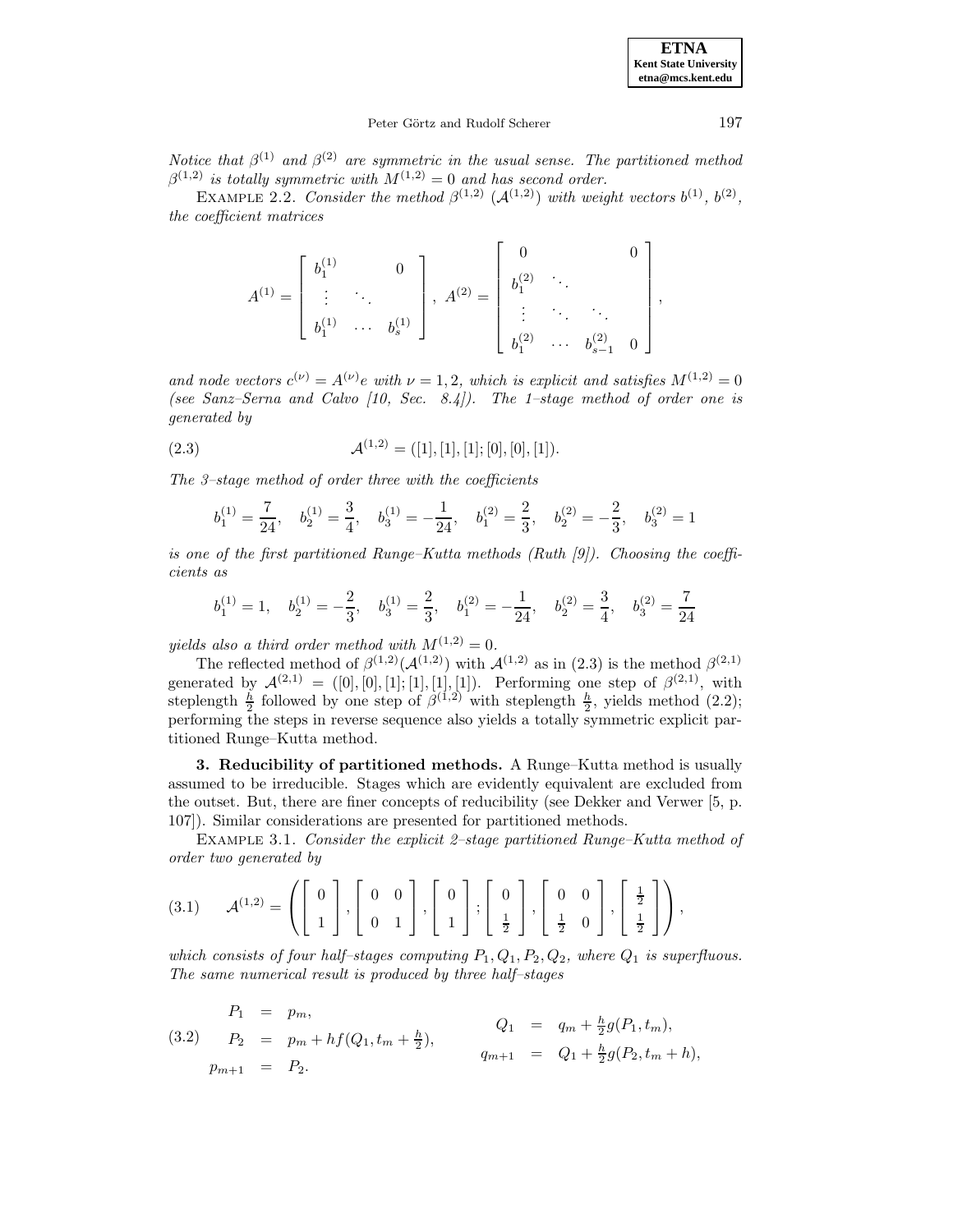Obviously, this method is generated by

$$
\mathcal{A}^{(1,2)} = \left( \left[ \begin{array}{c} 0 \\ 1 \end{array} \right], \left[ \begin{array}{c} 0 \\ 1 \end{array} \right], \left[ \begin{array}{c} 1 \end{array} \right]; \left[ \begin{array}{c} \frac{1}{2} \end{array} \right], \left[ \begin{array}{cc} \frac{1}{2} & 0 \end{array} \right], \left[ \begin{array}{c} \frac{1}{2} \\ \frac{1}{2} \end{array} \right] \right).
$$

Hence, the method is called a  $(2,1)$ -stage partitioned Runge–Kutta method. Method  $(2.2)$  produces the same numerical result as method  $(3.2)$ .

DEFINITION 3.2. The method, generated by  $\mathcal{A}^{(1,2)} = (c^{(1)}, A^{(1)}, b^{(1)}; c^{(2)}, A^{(2)}, b^{(2)})$ with  $c^{(1)},b^{(2)} \in \mathbb{R}^{s_1}$ ,  $A^{(1)} \in \mathbb{R}^{s_1 \times s_2}$ ,  $A^{(2)} \in \mathbb{R}^{s_2 \times s_1}$ ,  $c^{(2)},b^{(1)} \in \mathbb{R}^{s_2}$  in the following way

$$
P_i = p_m + h \sum_{j=1}^{s_2} a_{ij}^{(1)} f(Q_j, t_m + c_j^{(2)} h), \quad i = 1(1)s_1,
$$
  
\n
$$
Q_i = q_m + h \sum_{\substack{j=1 \ s_2}}^{s_1} a_{ij}^{(2)} g(P_j, t_m + c_j^{(1)} h), \quad i = 1(1)s_2,
$$
  
\n
$$
p_{m+1} = p_m + h \sum_{\substack{i=1 \ s_1}}^{s_1} b_i^{(1)} f(Q_i, t_m + c_i^{(2)} h),
$$
  
\n
$$
q_{m+1} = q_m + h \sum_{i=1}^{s_1} b_i^{(2)} g(P_i, t_m + c_i^{(1)} h),
$$

is called an  $(s_1, s_2)$ –stage partitioned Runge–Kutta method  $\beta^{(1,2)}(\mathcal{A}^{(1,2)})$ . Moreover, for  $s_1 = s_2 = s$  it is called s-stage method. An  $(s_1, s_2)$ -stage partitioned Runge–Kutta method is said to be explicit if  $P_i$  and  $Q_j$  are recursively computable, and implicit otherwise.

In the explicit case we assume that  $P_i$  and  $Q_j$  are computable with increasing indices. In view of symmetry features we are interested in methods with nonvanishing weights. We next generalize the definition of DJ–reducibility for partitioned Runge– Kutta methods from the DJ–reducibility of Runge–Kutta methods of Dahlquist and Jeltsch [4]. The concept of S–reducibility is not discussed here.

DEFINITION 3.3. A  $(s_1, s_2)$ –stage partitioned Runge–Kutta method  $\beta^{(1,2)}(\mathcal{A}^{(1,2)})$ is said to be DJ–reducible if there exist sets  $S_1, T_1, S_2$ , and  $T_2$  such that  $S_1 \cap T_1 = \emptyset$ ,  $S_2 \cap T_2 = \emptyset$ ,  $S_1 \neq \emptyset$  or  $S_2 \neq \emptyset$ ,  $S_1 \cup T_1 = \{1, \ldots, s_2\}$ ,  $S_2 \cup T_2 = \{1, \ldots, s_1\}$  and

$$
\begin{array}{rcl}\n(3.3) & b_j^{(1)} & = & 0 \\
a_{ij}^{(1)} & = & 0 \\
\end{array}\n\quad\n\begin{array}{rcl}\n(j \in S_1), & b_j^{(2)} & = & 0 \\
(i \in T_2, j \in S_1), & a_{ij}^{(2)} & = & 0 \\
(i \in T_1, j \in S_2).\n\end{array}
$$

The method is said to be DJ–irreducible if it is not DJ–reducible.

REMARK 3.4. Assume the existence of  $S_1, T_1, S_2$ , and  $T_2$  as in Definition 3.3. Then  $Q_j$  with  $j \in S_1$  does not influence  $P_i$  with  $i \in T_2$  nor  $p_{m+1}$ , and  $P_j$  with  $j \in S_2$ does not influence  $Q_i$  with  $i \in T_1$  nor  $q_{m+1}$ , and the following rule for DJ–reduction holds:

If  $S_1 \neq \emptyset$ , then cancel the j–th element of  $b^{(1)}$  and of  $c^{(2)}$ , the j–th row of  $A^{(2)}$ , and the j–th column of  $A^{(1)}$  with  $j \in S_1$ .

If  $S_2 \neq \emptyset$ , then cancel the j–th element of  $b^{(2)}$  and of  $c^{(1)}$ , the j–th row of  $A^{(1)}$ , and the j–th column of  $A^{(2)}$  with  $j \in S_2$ .

For example, the method generated by (3.1) is DJ-reducible to (3.2) with  $S_1$  =  ${1}, T_1 = {2}, S_2 = \emptyset, T_2 = {1, 2}.$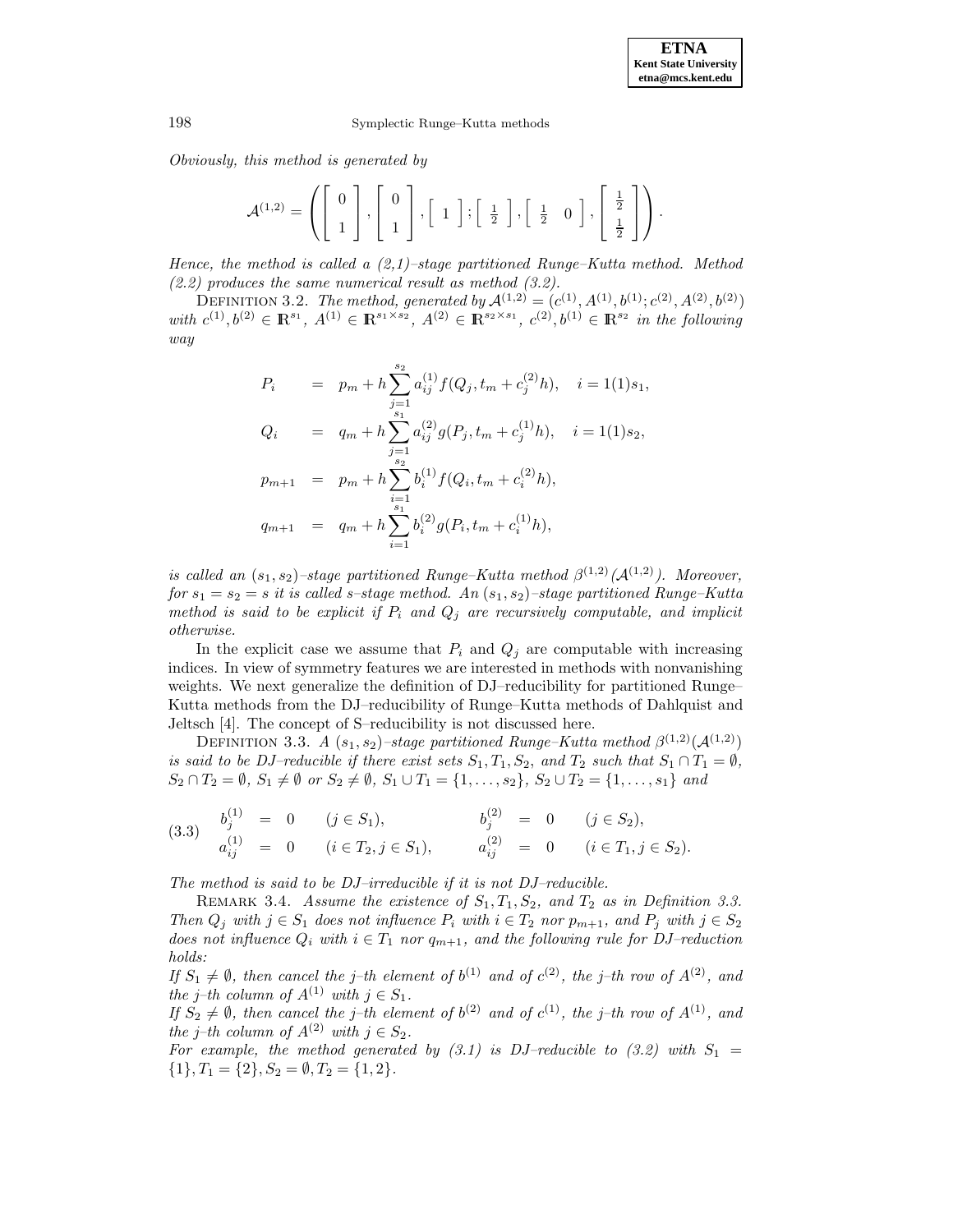# Peter Görtz and Rudolf Scherer 199

Further, we refer to the matrices

$$
B^{(\nu)} = \text{diag}(b_1^{(\nu)}, \dots, b_{s_{3-\nu}}^{(\nu)}) \quad \text{and} \quad C^{(\nu)} = A^{(\nu)} - \frac{1}{2} e_{s_{\nu}} b^{(\nu)^T},
$$

where  $e_{s_{\nu}} \in \mathbb{R}^{s_{\nu}}$  with  $\nu = 1, 2$ , and

$$
M^{(1,2)} = B^{(1)}C^{(2)} + C^{(1)^T}B^{(2)}.
$$

Reflected and transposed  $(s_1, s_2)$ –stage partitioned Runge–Kutta methods  $\beta^{(1,2)*}$ and  $\beta^{(1,2)^\tau}$  are defined by the generating matrices

$$
\mathcal{A}^{(1,2)^*} = \left( e_{s_1} - \mathcal{P}_{s_1} c^{(1)}, \mathcal{P}_{s_1} \left( e_{s_1} b^{(1)^T} - A^{(1)} \right) \mathcal{P}_{s_2}, \mathcal{P}_{s_2} b^{(1)} ;
$$
\n
$$
e_{s_2} - \mathcal{P}_{s_2} c^{(2)}, \mathcal{P}_{s_2} \left( e_{s_2} b^{(2)^T} - A^{(2)} \right) \mathcal{P}_{s_1}, \mathcal{P}_{s_1} b^{(2)} \right),
$$
\n
$$
\mathcal{A}^{(1,2)^T} = \left( e_{s_1} - \mathcal{P}_{s_1} c^{(1)}, \mathcal{P}_{s_1} \left( B^{(1)} A^{(2)} B^{(2)^{-1}} \right)^T \mathcal{P}_{s_2}, \mathcal{P}_{s_2} b^{(1)} ;
$$
\n
$$
e_{s_2} - \mathcal{P}_{s_2} c^{(2)}, \mathcal{P}_{s_2} \left( B^{(2)} A^{(1)} B^{(1)^{-1}} \right)^T \mathcal{P}_{s_1}, \mathcal{P}_{s_1} b^{(2)} \right)
$$

 $(\det(B^{(\nu)}) \neq 0$  for  $\nu = 1, 2)$ , where the permutation matrices  $\mathcal{P}_{s_{\nu}} \in \mathbb{R}^{s_{\nu} \times s_{\nu}}$  are defined by  $\mathcal{P}_{s_{\nu}}b^{(3-\nu)} = (b_{s_{\nu}}^{(3-\nu)}, \ldots, b_1^{(3-\nu)})^T$  for  $\nu = 1, 2$ . The properties

$$
\beta^{(1,2)^{**}} = \beta^{(1,2)}, \qquad \beta^{(1,2)^{**}} = \beta^{(1,2)},
$$

and the relations

$$
C^{(\nu)^*} = - \mathcal{P}_{s_{\nu}} C^{(\nu)} \mathcal{P}_{s_{3-\nu}}, \quad C^{(\nu)^{\tau}} = \mathcal{P}_{s_{\nu}} \left( B^{(\nu)} C^{(3-\nu)} B^{(3-\nu)^{-1}} \right)^T \mathcal{P}_{s_{3-\nu}}
$$

for  $\nu = 1, 2$ , and

$$
M^{(1,2)*} = -\mathcal{P}_{s_2} M^{(1,2)} \mathcal{P}_{s_1}, \qquad M^{(1,2)*} = \mathcal{P}_{s_2} M^{(1,2)} \mathcal{P}_{s_1}
$$

are easily deduced.

With regard to  $s$ –stage Runge–Kutta methods, the following simplifying assumptions are useful:

$$
\hat{B}(p): \sum_{i=1}^{s_2} b_i^{(1)} (c_i^{(2)})^{\nu-1} = \sum_{i=1}^{s_1} b_i^{(2)} (c_i^{(1)})^{\nu-1} = \frac{1}{\nu}, \ \nu = 1(1)p;
$$
\n
$$
\hat{C}(k): \sum_{j=1}^{s_2} a_{ij}^{(1)} (c_j^{(2)})^{\nu-1} = \frac{1}{\nu} (c_i^{(1)})^{\nu}, \ i = 1(1)s_1, \nu = 1(1)k,
$$
\n
$$
\sum_{j=1}^{s_1} a_{ij}^{(2)} (c_j^{(1)})^{\nu-1} = \frac{1}{\nu} (c_i^{(2)})^{\nu}, \ i = 1(1)s_2, \nu = 1(1)k;
$$
\n
$$
\hat{D}(\ell): \sum_{i=1}^{s_2} b_i^{(1)} (c_i^{(2)})^{\nu-1} a_{ij}^{(2)} = \frac{1}{\nu} b_i^{(2)} (1 - (c_j^{(1)})^{\nu}), \ j = 1(1)s_1, \nu = 1(1)\ell,
$$
\n
$$
\sum_{i=1}^{s_1} b_i^{(2)} (c_i^{(1)})^{\nu-1} a_{ij}^{(1)} = \frac{1}{\nu} b_j^{(1)} (1 - (c_j^{(2)})^{\nu}), \ j = 1(1)s_2, \nu = 1(1)\ell.
$$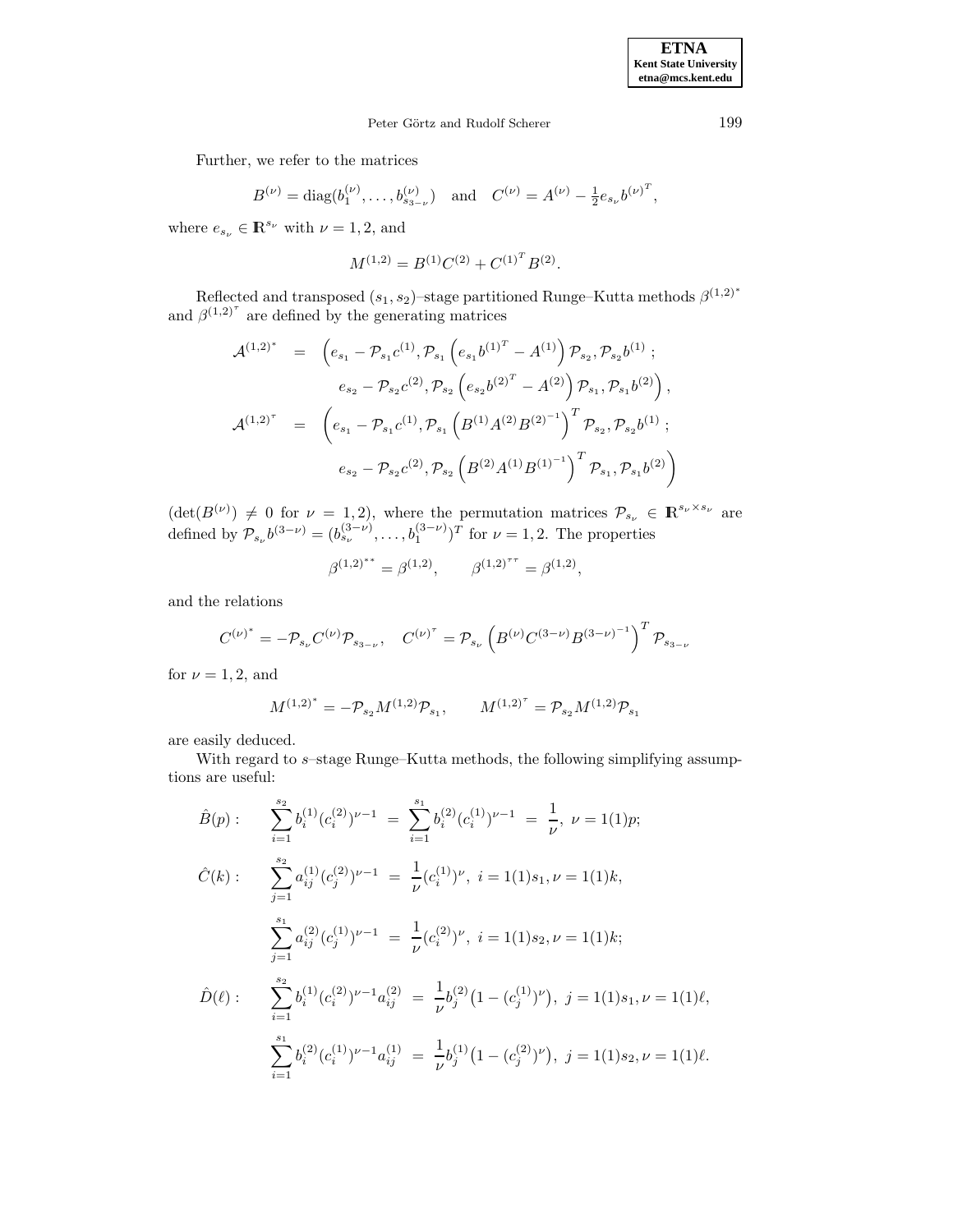**ETNA Kent State University etna@mcs.kent.edu**

A partitioned Runge–Kutta method is said to be of  $(p, k, \ell)$ –type if it satisfies exactly  $B(p), C(k)$  and  $D(\ell)$  with max{k,  $\ell$ }  $\leq p$ .

The definitions of usual symmetry and total symmetry are analogous to the definitions for s–stage methods.

EXAMPLE 3.5. The  $4$ -stage method generated by

$$
\begin{array}{ccccccccc} b_1^{(1)}&=&0,&b_2^{(1)}&=&\frac{1}{3}(2+\alpha),&b_3^{(1)}&=&-\frac{1}{3}(1+2\alpha),&b_4^{(1)}&=&b_2^{(1)},\\ b_1^{(2)}&=&\frac{1}{6}(2+\alpha),&b_2^{(2)}&=&\frac{1}{6}(1-\alpha),&b_3^{(2)}&=&b_2^{(2)},&b_4^{(2)}&=&b_1^{(2)}, \end{array}
$$

where  $\alpha = \sqrt[3]{2} + \frac{1}{\sqrt[3]{2}}$ , and  $A^{(1)}$ ,  $A^{(2)}$ ,  $c^{(1)}$ ,  $c^{(2)}$  as in Example 2.2, is of order four (Qin [7]) and DJ-reducible to the  $(4,3)$ -stage method generated by  $\mathcal{A}^{(1,2)}$  =

$$
\left(\left[\begin{array}{c} 0 \\ c_2^{(1)} \\ c_3^{(1)} \\ c_4^{(1)} \end{array}\right],\left[\begin{array}{cccc} 0 & 0 & 0 \\ b_2^{(1)} & 0 & 0 \\ b_2^{(1)} & b_3^{(1)} & 0 \\ b_3^{(1)} & b_4^{(1)} \end{array}\right],\left[\begin{array}{c} b_2^{(1)} \\ b_3^{(1)} \\ b_4^{(1)} \end{array}\right],\left[\begin{array}{c} c_2^{(2)} \\ c_2^{(2)} \\ c_3^{(2)} \\ c_4^{(2)} \end{array}\right],\left[\begin{array}{cc} b_1^{(2)} & 0 & 0 & 0 \\ b_1^{(2)} & b_2^{(2)} & 0 & 0 \\ b_2^{(2)} & b_3^{(2)} & 0 & 0 \\ b_4^{(2)} & b_2^{(2)} & b_3^{(2)} & 0 \end{array}\right],\left[\begin{array}{c} b_1^{(2)} \\ b_2^{(2)} \\ b_3^{(3)} \\ b_4^{(3)} \end{array}\right]\right).
$$

The relevant sets of Definition 3.3 are  $S_1 = \{1\}$ ,  $T_1 = \{2,3,4\}$ ,  $S_2 = \emptyset$ ,  $T_2 =$  ${1, 2, 3, 4}.$ 

The method with

$$
\begin{array}{rclcrcl} b_1^{(1)}&=&\frac{1}{6}(2+\alpha), & b_2^{(1)}&=&\frac{1}{6}(1-\alpha), & b_3^{(1)}&=&b_2^{(1)}, & b_4^{(1)}&=&b_1^{(1)},\\ b_1^{(2)}&=&\frac{1}{3}(2+\alpha), & b_2^{(2)}&=&-\frac{1}{3}(1+2\alpha), & b_3^{(2)}&=&b_1^{(2)}, & b_4^{(2)}&=&0 \end{array}
$$

is also of fourth order and DJ–reducible to a  $(3, 4)$ –stage method. The relevant sets are  $S_1 = \emptyset$ ,  $T_1 = \{1, 2, 3, 4\}$ ,  $S_2 = \{4\}$ ,  $T_2 = \{1, 2, 3\}$ .

The symmetry feature  $\beta^{(1,2)^*} = \beta^{(1,2)}$  of these methods is easily checked by verfying  $A^{(1,2)^*} = A^{(1,2)}$  in the DJ–irreducible form.

**4. Symplectic Runge–Kutta methods.** Now consider the autonomous Hamiltonian system

(4.1) 
$$
\dot{p} = f(p, q), \quad \dot{q} = g(p, q)
$$

with the Hamiltonian H. The important property is that all elements  $\mathcal{F}_t$  of the Hamiltonian phase flow  $\{\mathcal{F}_t\}$  are symplectic, i.e., they preserve the symplectic structure  $dp \wedge dq$  of the phase space M (see Arnol'd [1]). Recall that  $\mathcal{F}_t$  is the mapping

$$
\mathcal{F}_t: (p_0, q_0) \rightarrow (p(t), q(t)),
$$

where  $(p(t),q(t))$  is the solution of (4.1) with initial values  $(p_0,q_0)$  at time  $t=0$ . For given  $t \in \mathbb{R}$  it is possible that  $\mathcal{F}_t$  is not defined or defined only on a subset of  $M$ . An appropriate one–step method must meet this symplectic property, too, i.e., the mapping  $(p_m, q_m) \rightarrow (p_{m+1}, q_{m+1})$  must be symplectic. Methods with this property when applied to Hamiltonian systems are called  $a$ -symplectic; methods with this property when applied to separable Hamiltonian systems are called  $s$ -symplectic; and methods with this property when applied to linear Hamiltonian systems are called l–symplectic.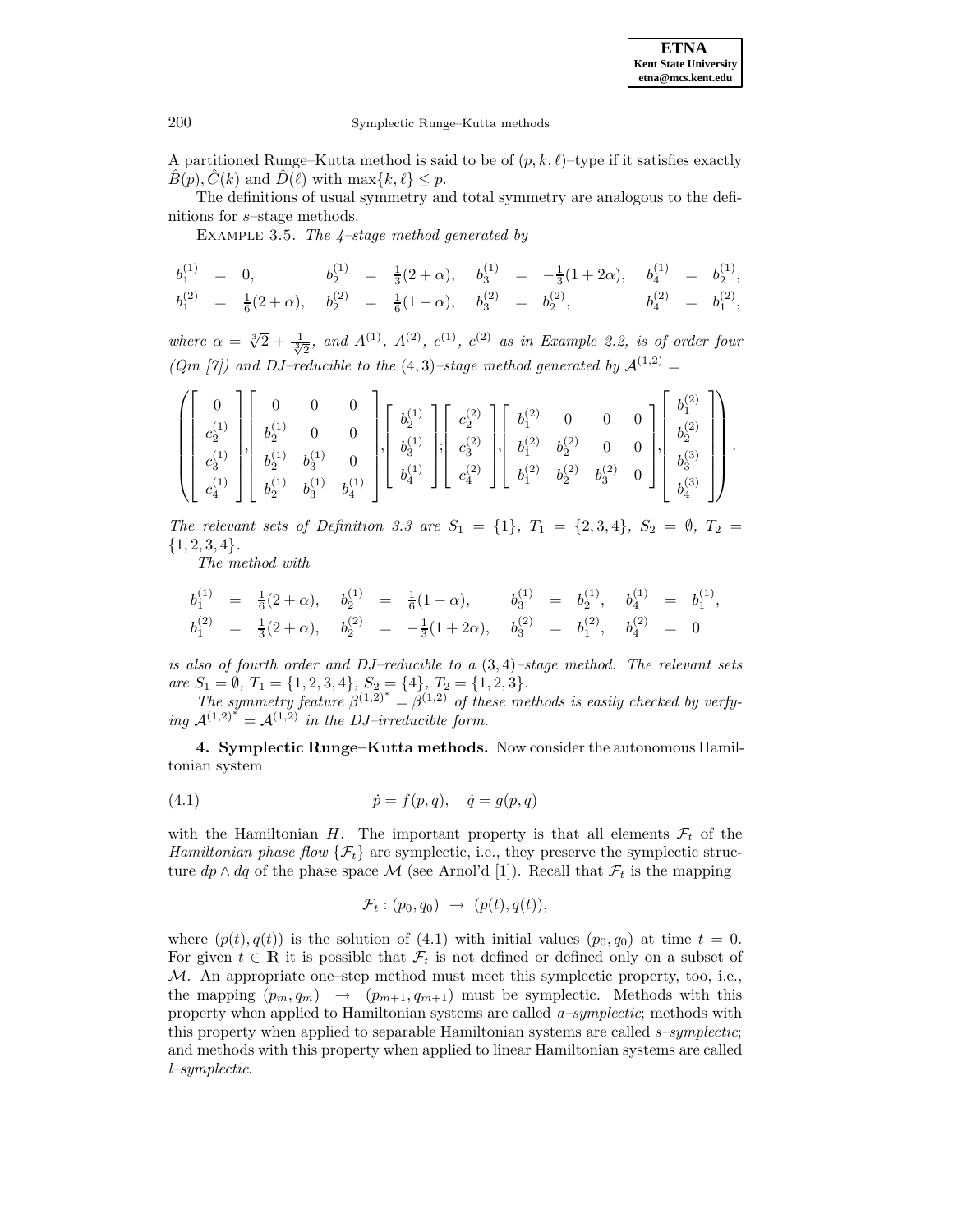### Peter Görtz and Rudolf Scherer 201

First, we refer to the well–known results on symplectic methods of Lasagni, Sanz– Serna and Suris (see Sanz–Serna and Calvo [10, Sec. 6.2 and 6.3]).

THEOREM 4.1. A Runge–Kutta method  $\beta$  with  $M = 0$  is a–symplectic.

A partitioned Runge–Kutta method with  $M^{(1,2)}=0$  is s–symplectic.

For Runge–Kutta methods and partitioned Runge–Kutta methods without equivalent stages, the conditions  $M = 0$  and  $M^{(1,2)} = 0$  are also necessary (see Sanz–Serna and Calvo [10, Sec. 6.5]).

By simple modifications of the proof of the second statement in Theorem 4.1 the following result is given.

COROLLARY 4.2. An  $(s_1, s_2)$ –stage partitioned Runge–Kutta method with  $M^{(1,2)}$  = 0 is s–symplectic.

The following results are important for the characterization of symplectic methods.

THEOREM 4.3. A DJ–irreducible Runge–Kutta method  $\beta(\mathcal{A})$  with  $M = 0$  satisfies  $b_i \neq 0$  for  $i = 1(1)s$ . A DJ-irreducible  $(s_1, s_2)$ -stage Runge–Kutta method  $\beta^{(1,2)}(\mathcal{A}^{(1,2)})$  with  $M^{(1,2)} = 0$  satifies  $b_i^{(1)} \neq 0$  for  $i = 1(1)s_2$ , and  $b_i^{(2)} \neq 0$  for  $i = 1(1)s_1$ .

Proof. We show the second statement. The first is known from similar considerations (Dahlquist and Jeltsch [4]). Suppose  $b_{\nu}^{(1)} = 0$  for some index  $\nu$ . Then all elements in the *v*-th row of  $B^{(1)}A^{(2)}$  and of  $b^{(1)}b^{(2)^{T}}$  are zero. Since  $M^{(1,2)} = 0$ , all elements in the *v*-th row of  $A^{(1)^T}B^{(2)}$  must also be zero, i.e.,  $b_i^{(2)}a_{i\nu}^{(1)}=0$  for all i. Now, suppose  $b_{\mu}^{(2)} = 0$  for some index  $\mu$ . Then all elements in the  $\mu$ -th column of  $A^{(1)^T}B^{(2)}$  and of  $b^{(1)}b^{(2)^T}$  are zero. Since  $M^{(1,2)} = 0$ , all elements in the  $\mu$ -th column of  $B^{(1)}A^{(2)}$  must also be zero, i.e.,  $b_i^{(1)}a_{i\mu}^{(2)}=0$  for all i. All of this implies (3.3) for the sets

$$
S_1 = \{ \nu \mid b_{\nu}^{(1)} = 0 \}, T_1 = \{ 1, ..., s_2 \} \setminus S_1, S_2 = \{ \mu \mid b_{\mu}^{(2)} = 0 \}, T_2 = \{ 1, ..., s_1 \} \setminus S_2,
$$

a contradiction to DJ–irreducibility.  $\Box$ 

Now, we present characterizations of DJ–irreducible methods satisfying  $M = 0$ and  $M^{(1,2)} = 0$ , respectively.

THEOREM 4.4. A DJ–irreducible Runge–Kutta method  $\beta(\mathcal{A})$  satisfies

 $M = 0$  if and only if  $\beta^* = \beta^{\tau}$ .

A DJ-irreducible  $(s_1, s_2)$ -stage partitioned Runge–Kutta method  $\beta^{(1,2)}(\mathcal{A}^{(1,2)})$  satisfies

$$
M^{(1,2)} = 0 \quad \text{ if and only if } \quad \beta^{(1,2)^*} = \beta^{(1,2)^*}.
$$

*Proof.* Since the method is DJ–irreducible,  $M = 0$  and  $M^{(1,2)} = 0$  imply nonvanishing weights. Hence,  $M = 0$  is equivalent to

(4.2) 
$$
eb^T - A = B^{-1}A^T B,
$$

and to

$$
\mathcal{P}\left(eb^{T}-A\right)\mathcal{P}=\mathcal{P}\left(BAB^{-1}\right)^{T}\mathcal{P}.
$$

In a similar way  $M^{(1,2)} = 0$  is equivalent to

$$
e_{s_2}b^{(2)^T} - A^{(2)} = B^{(1)^{-1}}A^{(1)^T}B^{(2)},
$$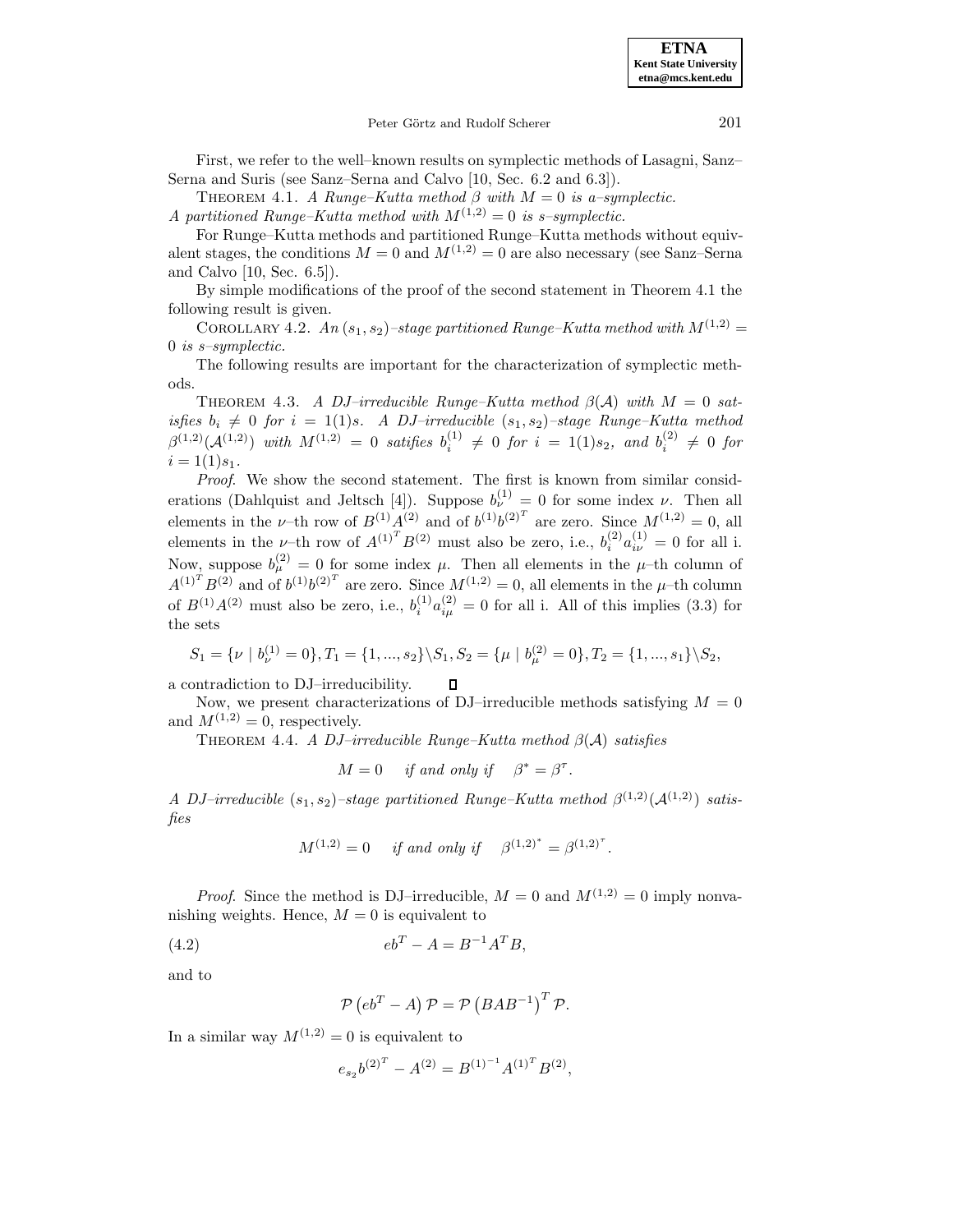and to

$$
\mathcal{P}_{s_2} \left( e_{s_2} b^{(2)^T} - A^{(2)} \right) \mathcal{P}_{s_1} = \mathcal{P}_{s_2} \left( B^{(2)} A^{(1)} B^{(1)^{-1}} \right)^T \mathcal{P}_{s_1}.
$$

Also,  $M^{(1,2)^T} = 0$  is equivalent to

$$
e_{s_1}b^{(1)^T} - A^{(1)} = B^{(2)^{-1}}A^{(2)^T}B^{(1)},
$$

and to

$$
\mathcal{P}_{s_1}\left(e_{s_1}b^{(1)^T}-A^{(1)}\right)\mathcal{P}_{s_2}=\mathcal{P}_{s_1}\left(B^{(1)}A^{(2)}B^{(2)^{-1}}\right)^T\mathcal{P}_{s_2}.
$$

Hence, the statements follow.

From these characterizations many attributes of such methods and hints for their construction follow.

 $\Box$ 

COROLLARY 4.5. A Runge–Kutta method  $\beta(\mathcal{A})$  with nonvanishing weights satisfies diag(M) = 0 if and only if  $a_{ii} = \frac{1}{2}b_i$  for  $i = 1(1)s$ . A Runge–Kutta method  $\beta(\mathcal{A})$  satisfies  $M = 0$  if and only if the reflected method, and likewise the transposed method, satisfies this condition. An  $(s_1, s_2)$ -stage partitioned method  $\beta^{(1,2)}(\mathcal{A}^{(1,2)})$ satisfies  $M^{(1,2)}=0$  if and only if the reflected method, and likewise the transposed method, satisfies this condition.

Further, symplectic Runge–Kutta methods are derived by composition of two or more methods (Qin [8]) and by a subsequent reduction. With respect to partitioned methods consider a method  $\beta(\mathcal{A})$ , then the partitioned methods  $\beta^{(1,2)}(\mathcal{A}; \mathcal{A}^*)$  and  $\beta^{(1,2)}(\mathcal{A}; \mathcal{A}^{\tau})$  satisfy  $M^{(1,2)} = 0$ .

COROLLARY 4.6. A DJ–irreducible Runge–Kutta method with  $M = 0$  and a DJ–irreducible  $(s_1, s_2)$ –stage partitioned Runge–Kutta method with  $M^{(1,2)} = 0$  are of  $(p,\ell,\ell)$ –type for some  $\ell \leq p$ .

For the proof one has to study the symplifying assumptions under reflection and transposition. Using  $\beta^* = \beta^{\tau}$  and  $\beta^{(1,2)^*} = \beta^{(1,2)^{\tau}}$  yield the statement.

A Runge–Kutta method is  $l$ –symplectic if and only if the stability function  $W$ satisfies  $W(z)=(W(-z))^{-1}$  (see Sanz–Serna and Calvo [10, p. 76]). Similar considerations are possible in the nonlinear case.

THEOREM 4.7. A DJ–irreducible Runge–Kutta method  $\beta$  without equivalent stages is a–symplectic if and only if the stability function K satisfies

(4.3) 
$$
K(Z) = (K(-Z))^{-1}.
$$

*Proof.* We use the fact that the method is a–symplectic if and only if  $M = 0$ . First, we show the necessity of (4.3). Let  $X \in \mathbb{R}^{s \times s}$ . Then the equation of Schur (see Gantmacher [6, p. 71]) yields

$$
(4.4) \qquad \det(I + ZX) = \det(I + XZ).
$$

Since  $M = 0$  and  $BZ = ZB$ , from (4.2) and (4.4) it follows that

$$
\det(I + (eb^T - A)Z) = \det(I + B^{-1}A^T BZ) = \det(I + A^T Z) = \det(I + AZ)
$$

and that

$$
det(I - AZ) = det(I - (ebT - B-1 AT B)Z) = det(I - (ebT - A)T Z)
$$
  
= det(I - (eb<sup>T</sup> - A)Z).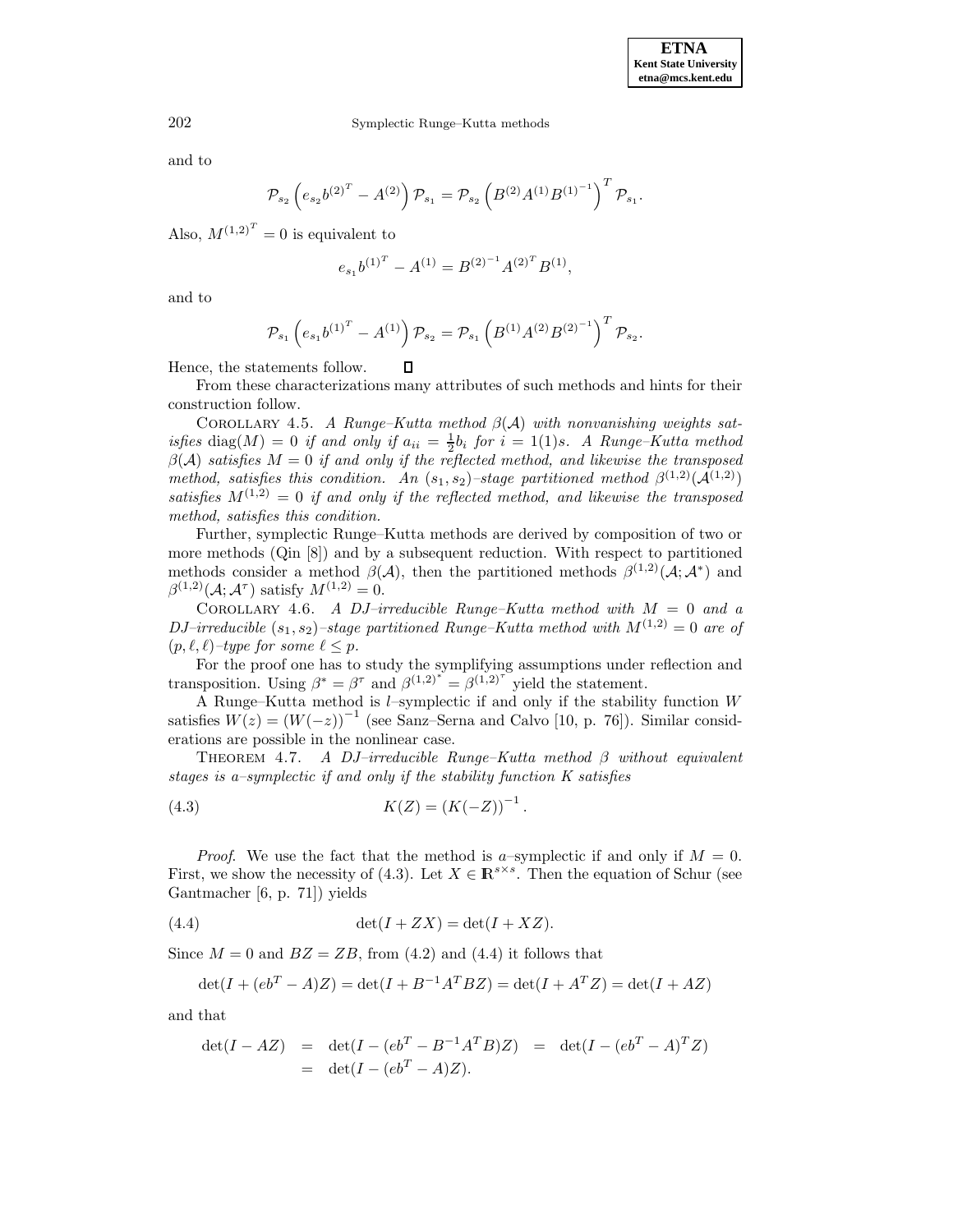# Peter Görtz and Rudolf Scherer 203

With the representation (1.2) of  $K(Z)$  the necessity of (4.3) is shown.

The sufficiency of (4.3) follows from the relation

$$
|K(iY)|^2 - 1 = K(iY)K(-iY) - 1 = 0,
$$

where  $Y = diag(y_1, \ldots, y_s)$  with  $y_j \in \mathbb{R}$  for  $j = 1(1)s$ , and from the representation of the expression  $|K(Z)|^2 - 1$  (see Dekker and Verwer [5, p. 105]).  $\mathsf{\Pi}$ 

Since the condition  $M = 0$  implies a  $(p,\ell,\ell)$ –type method with  $\ell \leq p$ , and since assumptions  $B(p)$ ,  $C(\ell)$  and  $D(\ell)$  establish that order  $p = 2\ell + 1$  (see Dekker and Verwer [5, p. 59]), it is very easy to check the order of such Runge–Kutta methods. In the case of autonomous systems,  $C(1)$  imports the definition of the nodes  $c_i$  with  $i = 1(1)s$ . At a glance, we recognize that  $B(1)$  and  $C(1)$  imply  $B(2)$ , and hence, the well–known result that a consistent Runge–Kutta method (i.e.  $B(1)$  holds) with  $M = 0$  has order two (see Sanz–Serna and Calvo [10, p. 90]) is obvious. Further, we recognize that a method with  $M = 0$  has order three if  $B(3)$  and  $C(1)$  are satisfied, and order four if order three and the usual symmetry are satisfied.

With respect to an efficient implementation singly–implicit Runge–Kutta methods, i. e., methods with a single eigenvalue  $\gamma$ , were introduced and studied in detail (see Dekker and Verwer  $[5, p. 76]$ , Türke  $[13]$ ). Now we are interested in such methods with  $M = 0$ , but there exists a strong order barrier.

THEOREM 4.8. A singly–implicit Runge–Kutta method with  $M = 0$  has at most order two.

Proof. Without loss of generality we assume nonvanishing weights (see Theorem 4.3) and show that the order of approximation of  $W(z)$  to  $\exp(z)$  is at most two. The condition  $M = 0$  implies that  $A^*$  and  $A^{\tau}$  are equal and similar to  $A^T$ ; hence,

$$
W(z) = \frac{\det(I + z\mathcal{P}A^*\mathcal{P})}{\det(I - zA)} = \frac{\det(I + zA)}{\det(I - zA)} = \left(\frac{1 + \gamma z}{1 - \gamma z}\right)^s.
$$

Observing that  $\text{trace}(A) = \frac{1}{2}$ , we find that  $s\gamma = \frac{1}{2}$ . With  $|z| < \frac{1}{\gamma}$ , consider the power series

$$
W(z) = 1 + 2s\gamma z + 2s^2\gamma^2 z^2 + \frac{2}{3}s(2s^2 + 1)\gamma^3 z^3 + O(z^4)(z \to 0).
$$

Then  $2s\gamma = 1$ ,  $2s^2\gamma^2 = \frac{1}{2}$ , and  $\frac{2}{3}s(2s^2 + 1)\gamma^3 \neq \frac{1}{6}$  holds for all s.

Example 4.9. All DJ–irreducible a–symplectic semi–implicit Runge–Kutta methods are generated by

$$
A = \begin{bmatrix} \frac{b_1}{2} & & 0 \\ b_1 & \ddots & & \\ \vdots & \ddots & \ddots & \\ b_1 & \dots & b_{s-1} & \frac{b_s}{2} \end{bmatrix}, \ b = \begin{bmatrix} b_1 \\ \vdots \\ b_s \end{bmatrix} \quad \text{with} \ b_i \neq 0, \ i = 1(1)s.
$$

As mentioned earlier we assume that there are no equivalent half–stages in partitioned Runge–Kutta methods. A detailed study of the generating matrix of explicit partitioned methods yields the following result.

COROLLARY 4.10. All DJ–irreducible explicit  $(s_1, s_2)$ –stage partitioned Runge– Kutta methods  $\beta^{(1,2)}$  with  $M^{(1,2)}=0$  are generated by  $\mathcal{A}^{(1,2)}$  where  $|s_1-s_2|\leq 1$  and